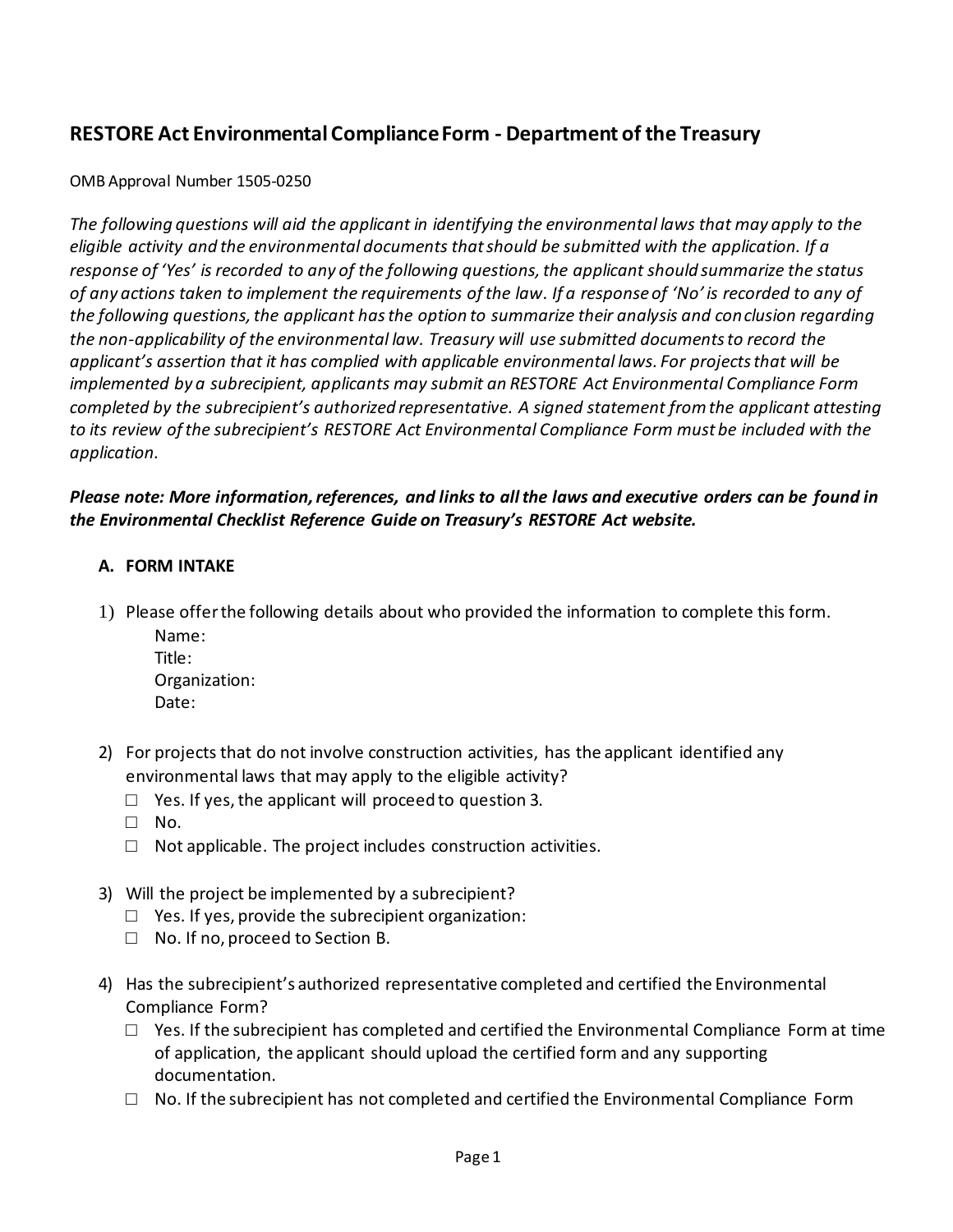review at time of application, please provide a brief explanation (for example, the subrecipient agreement has not been executed and the applicant will require the subrecipient to submit a completed and certified Environmental Compliance Form prior to commencing construction activities within the scope of work.)

5) Certification of Review

If the Environmental Compliance Form is completed and certified by the subrecipient, the applicant must complete the following statement attesting to review of the subrecipient's Environmental Compliance Form.

*The Applicant certifies that it has reviewed the subrecipient's RESTORE Act Environmental Compliance Form and attest to its accuracy.* Signature of Applicant's Authorized Senior Official: Name: Date: Title: Organization:

### **B. ASSESSMENT OF APPLICABILITY OF ENVIRONMENTAL LAWS**

If the project will be implemented by the recipient, the following questions must be completed by the applicant.

### 1) **NATIONAL ENVIRONMENTAL POLICY ACT (NEPA)**

*An Environmental Review may be required based on the answers to the following questions:*

Will the proposed activity be subject to any federal permitting authority, subject to any federal regulatory decision or approval, and/or receive federal assistance of any federal agency (other than RESTORE Act funding associated with this application)?

*If the answer to any of these questions is "yes," contact the relevant federal agency or agencies for further guidance on environmental compliance.* 

Yes □ No□ Uncertain □

If yes, list the federal agency(ies): \_\_\_\_\_\_\_\_\_\_\_\_\_\_\_\_\_\_\_\_\_\_\_\_\_\_\_\_\_\_\_\_\_\_\_\_\_\_\_\_

Has a NEPA or NEPA-like review been prepared for this proposed eligible activity or is a NEPA review underway?

*NEPA documentation may include a Categorical Exclusion (CE), Environmental Assessment (EA)/Finding of No Significant Impact, or an Environmental Impact Statement (EIS), or a state or tribal equivalent, or the issuance of or a public notice of intent to issue a federal permit, such as a USACE Section 404/10 permit.*

Yes □ No □ Uncertain □ If yes, list the document(s) and federal agency(ies): \_\_\_\_\_\_\_\_\_\_\_\_\_\_\_\_\_\_\_\_\_\_\_\_\_\_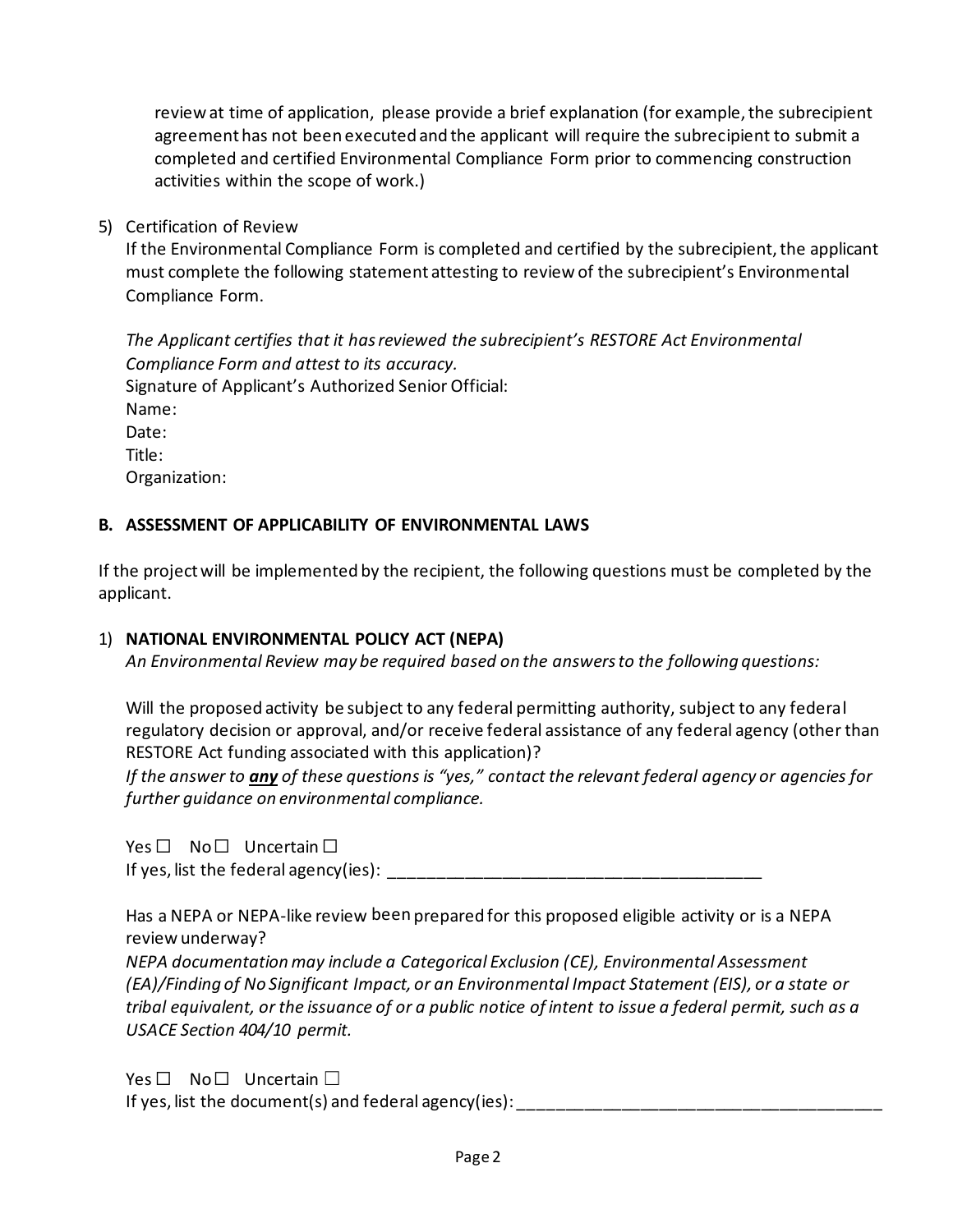If no, briefly summarize your entity's determination that a NEPA or NEPA-like review will not be required for this proposed eligible activity. (optional)

Do you have anything to report on environmental compliance status for this law? *Please select 'yes' to report any coordination that your entity has conducted with the relevant federal agency(ies). This may include correspondence leading to a determination that further coordination, permits, certifications, consultations, or mitigation is not required for this project.*  $N/A \Box$  Yes  $\Box$  No  $\Box$ 

Name of responsible agency/tribe:

Permit, certification, determination mitigation required:

Date of contact or permission obtained:

Status:

Upload supporting documents.

*Documentation may include a copy of the environmental review, correspondence with the relevant federal agency(ies), or copy of a public notice of intent to issue a federal permit.*

## 2) **COASTAL ZONE MANAGEMENT ACT (CZMA)**

A federal consistency determination or certification pursuant to Section 307 of the Coastal Zone Management Act may be required from the state coastal zone management program, based on the answers to the following questions:

If the activity will occur in or near the state's designated coastal zone, and therefore in the Gulf Coast Region as defined in Treasury's regulations at 31 CFR 34.2, is the activity likely to have reasonably foreseeable effects on any land or water use or natural resource of the designated coastal zone?

Yes □ No □ Uncertain □

*If yes, a federal consistency determination or certification pursuant to Section 307 of the CZMA may be required, from the state agency responsible for CZMA consistency.*

If no, briefly summarize your entity's determination that the activity will not be likely to have reasonably foreseeable effects on any land or water use or natural resource of the designated coastal zone. (optional)

Do you have anything to report on environmental compliance status for this law? *Please select 'yes' to report any coordination that your entity has conducted with the relevant federal agency(ies). This may include correspondence leading to a determination that further coordination, permits, certifications, consultations, or mitigation is not required for this project.*

N/A □ Yes □ No □

Name of responsible agency/tribe:

Permit, certification, determination mitigation required:

Date of contact or permission obtained:

Status:

Upload supporting documents.

*Documentation may include correspondence with relevant State Coastal Zone Management Program regarding CZMA applicability and requirements, a copy of a federal consistency*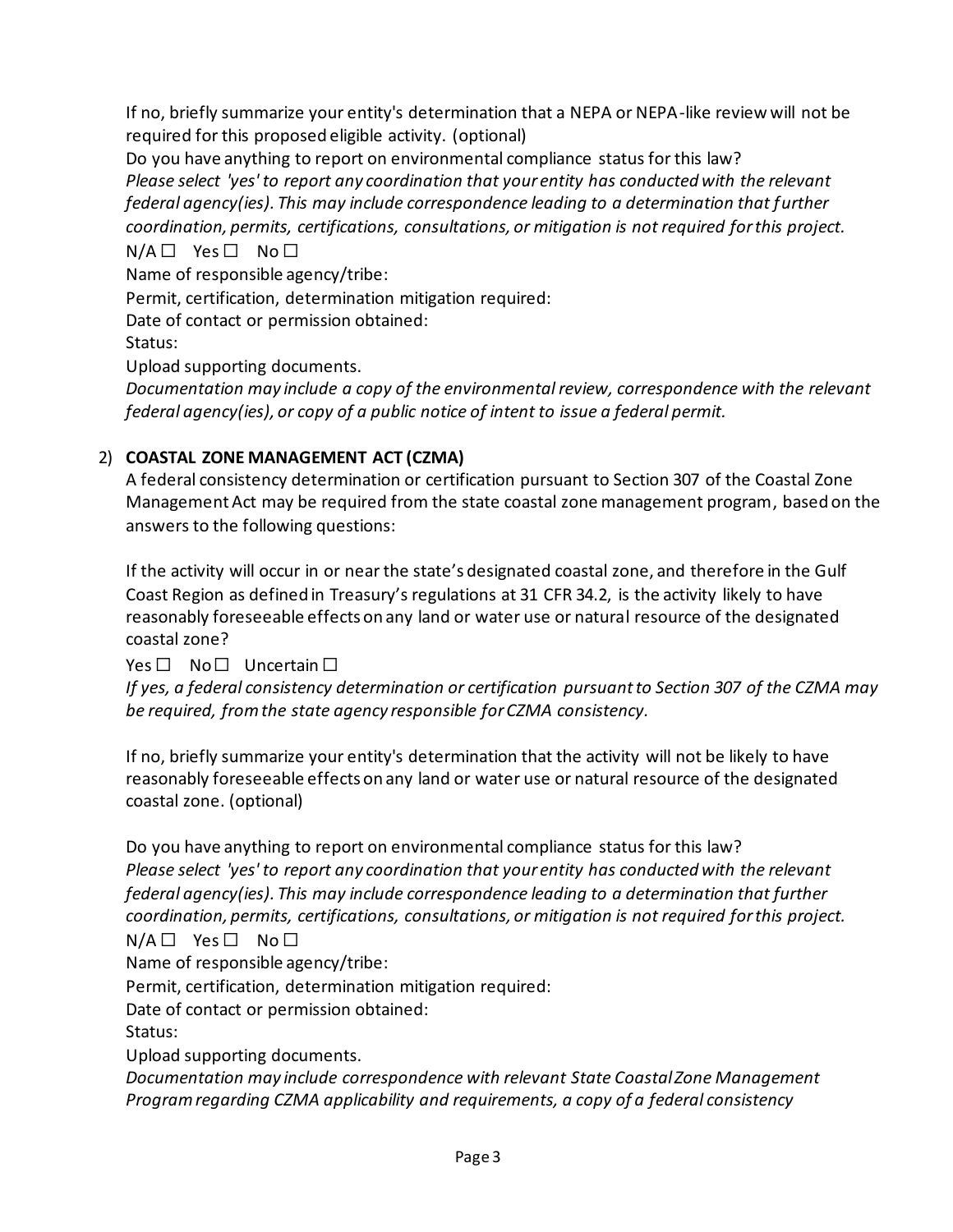*determination, or copy of a certificate. In cases of joint reviews, documentation of CZMA compliance may include a copy of a state permit. In Florida, documentation may include a copy of a clearance letter from the state Clearinghouse.*

## 3) **NATIONAL MARINE SANCTUARIES ACT**

A permit or other authorization may be required from the National Oceanic and Atmospheric Administration (NOAA) based on the answer to the following question:

Is the proposed activity located in a National Oceanic and Atmospheric Administration (NOAA) National Marine Sanctuary?

*If the answer to this question is "yes" or "uncertain" contact the nearest Regional Office of NOAA's National Marine Sanctuaries Program for further guidance.*

Yes □ No □ Uncertain □

If yes, identity the National Marine Sanctuary:

Do you have anything to report on environmental compliance status for this law? *Please select 'yes' to report any coordination that your entity has conducted with the relevant federal agency(ies). This may include correspondence leading to a determination that further coordination, permits, certifications, consultations, or mitigation is not required for this project.*  $N/A \Box$  Yes  $\Box$  No  $\Box$ 

Name of responsible agency/tribe:

Permit, certification, determination mitigation required:

Date of contact or permission obtained:

Status:

Upload supporting documents.

*Documentation may include a copy of a state or federal permit, copy of a consultation, or correspondence with a Regional Office of NOAA's National Marine Sanctuaries Program to determine whether a permit and/or consultation or further coordination is required.*

### 4) **MAGNUSON – STEVENS FISHERY CONSERVATION AND MANAGEMENT ACT**

Consultation with the NMFS may be required if Essential Fish Habitat (EFH) is present and based on the answers to the following questions:

Will the proposed activity occur in proximity to an Essential Fish Habitat (EFH) as identified by NOAA's National Marine Fisheries Service (NMFS)?

*If yes, consultation with NMFS Habitat Conservation Division may be required.*

Yes □ No □ Uncertain □

If yes, identity the EFH types:

If no, briefly summarize your entity's determination that EFH is not present:(optional)

Do you have anything to report on environmental compliance status for this law? *Please select 'yes' to report any coordination that your entity has conducted with the relevant federal agency(ies). This may include correspondence leading to a determination that further*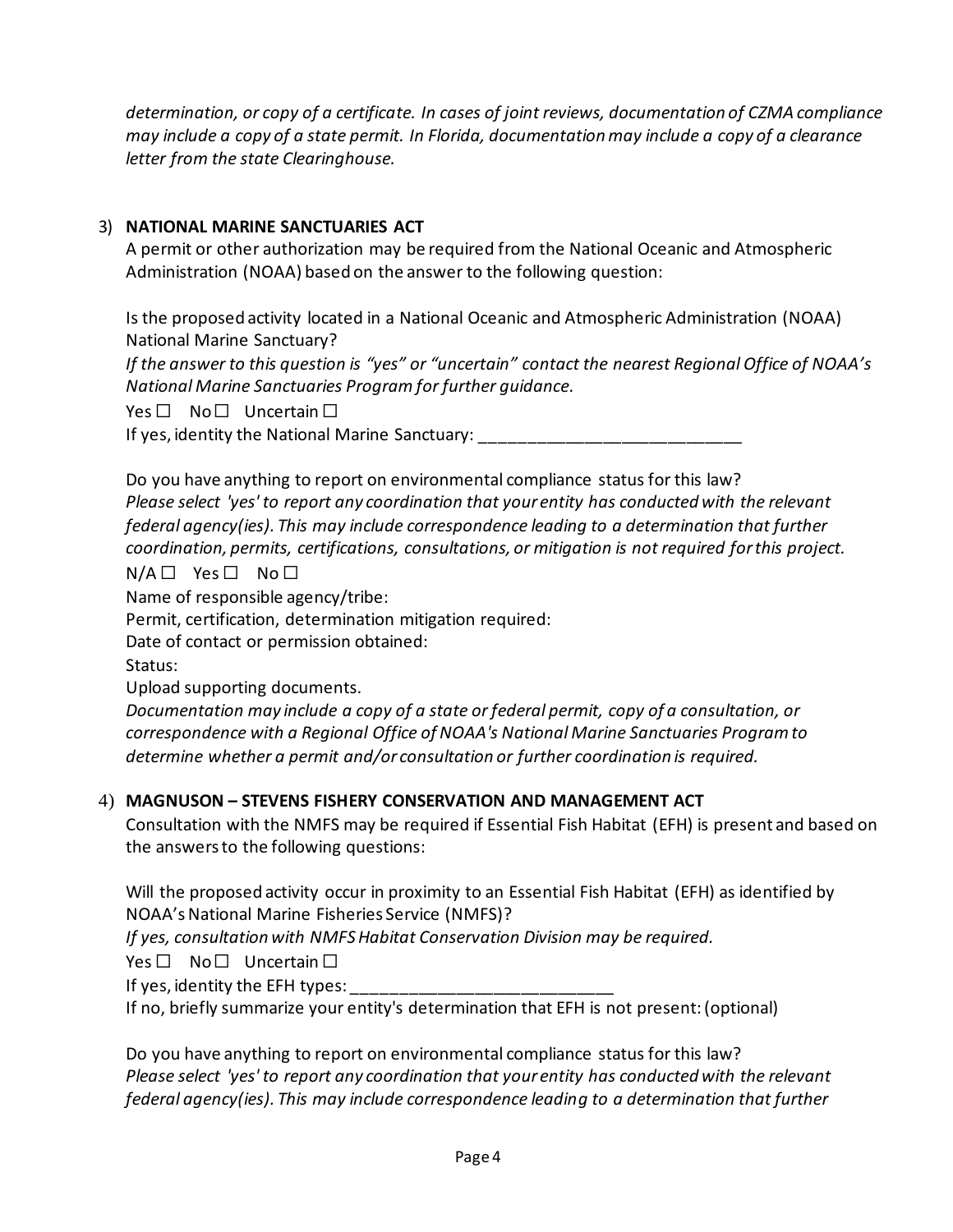*coordination, permits, certifications, consultations, or mitigation is not required for this project.*

 $N/A \Box$  Yes  $\Box$  No  $\Box$ Name of responsible agency/tribe: Permit, certification, determination mitigation required: Date of contact or permission obtained: Status: Upload supporting documents. *Documentation may include a copy of a state or federal permit, copy of a consultation, or correspondence with NOAA NMFS to determine whether a permit and/or consultation or further* 

5) **MARINE MAMMAL PROTECTION ACT (MMPA) (NMFS)** A permit may be required if an activity will result in the "take" of a marine mammal, based on the answers to the following questions. "Take" as defined under the MMPA means "to harass, hunt, capture, or kill, or attempt to harass, hunt, capture, or kill any marine mammal" (16 U.S.C. 1362). Permits for most marine mammals are issued by NMFS.

*If the answer to either of these questions is "yes" or you are unsure, contact NMFS.*

Will the proposed activity occur in proximity to any known marine mammals under the jurisdiction of the NMFS?

Yes □ No □ Uncertain □

*coordination is required.*

If no, briefly summarize your entity's determination that the proposed activity will not occur in proximity to any known marine mammals under the jurisdiction of NMFS. (optional)

Will the proposed activity likely result in the take of a marine mammal?

Yes □ No □ Uncertain □

If yes, identify the marine mammal(s):

If no, briefly summarize your entity's determination that the proposed activity will not likely result in the take of a marine mammal. (optional)

Do you have anything to report on environmental compliance status for this law?

*Please select 'yes' to report any coordination that your entity has conducted with NMFS. This may include correspondence leading to a determination that further coordination, permits, certifications, consultations, or mitigation is not required for this project.*

 $N/A \Box$  Yes  $\Box$  No  $\Box$ 

Name of responsible agency/tribe:

Permit, certification, determination mitigation required:

Date of contact or permission obtained:

Status:

Upload supporting documents.

*Documentation may include a copy of a state or federal permit, copy of a consultation, or correspondence with a NMFS Field Office to determine whether a permit and/or consultation or further coordination is required.*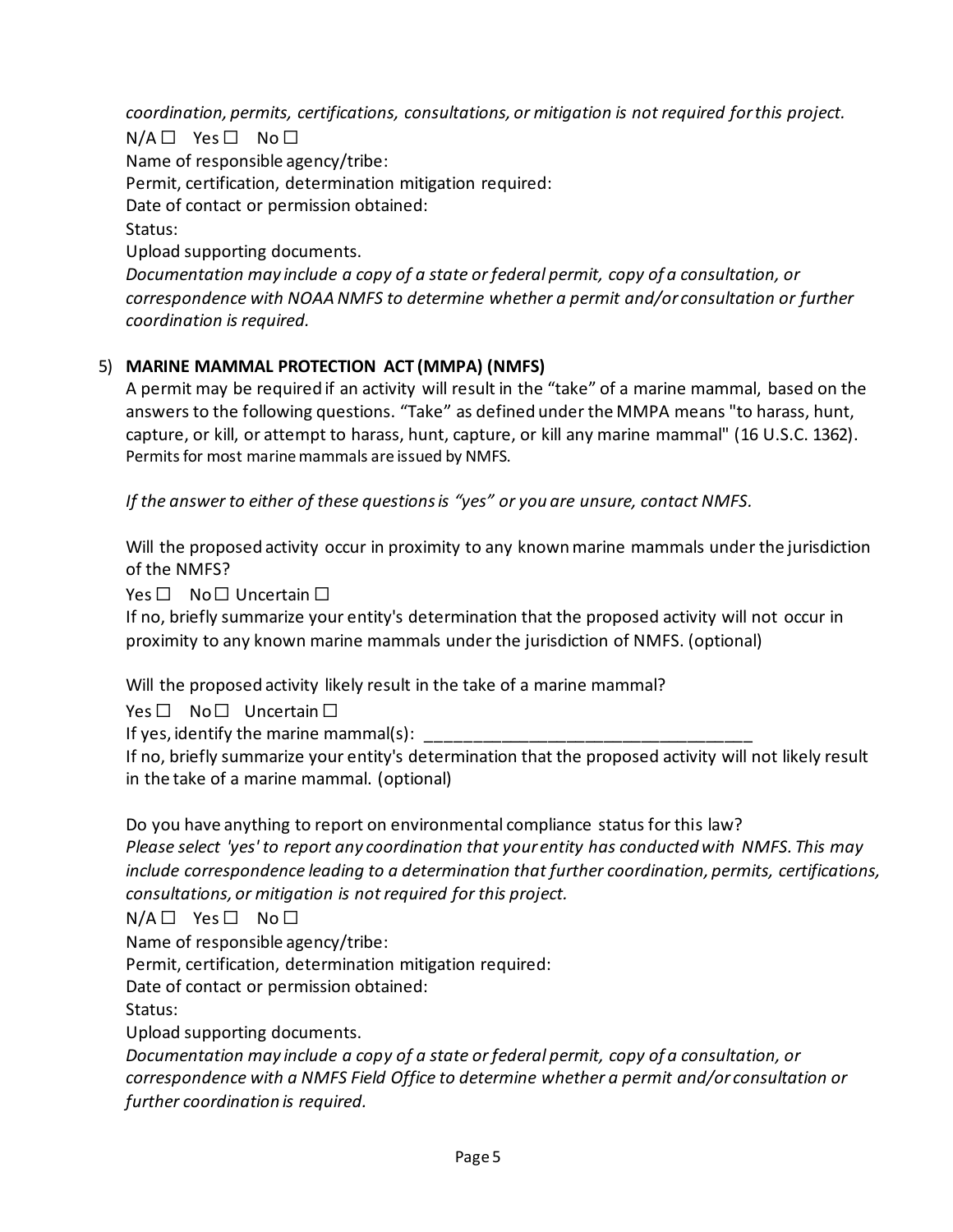# 6) **MARINE MAMMAL PROTECTION ACT (USFWS)**

A permit may be required if an activity will result in the "take" of a marine mammal, based on the answers to the following questions. "Take" as defined under the MMPA means "to harass, hunt, capture, or kill, or attempt to harass, hunt, capture, or kill any marine mammal" (16 U.S.C. 1362). Manatees, polar bears, sea otters, walruses, and dugongs are under the jurisdiction of the USFWS.

*If the answer to either of these questions is "yes" or you are unsure, contact the appropriate USFWS ecological services office to determine if a permit is required.*

Will the proposed activity occur in proximity to any known marine mammals under the jurisdiction of the U.S. Fish and Wildlife Service (USFWS)?

Yes □ No □ Uncertain □

If no, briefly summarize your entity's determination that the proposed activity will not occur in proximity to any known marine mammals under the jurisdiction of USFWS. (optional)

Will the proposed activity likely result in the take of a marine mammal?

Yes □ No □ Uncertain □

If yes, identify the marine mammal(s):

If no, briefly summarize your entity's determination that the proposed activity will not likely result in the take of a marine mammal. (optional)

Do you have anything to report on environmental compliance status for this law? *Please select 'yes' to report any coordination that your entity has conducted with the relevant federal agency(ies). This may include correspondence leading to a determination that further coordination, permits, certifications, consultations, or mitigation is not required for this project.*

N/A □ Yes □ No □

Name of responsible agency/tribe:

Permit, certification, determination mitigation required:

Date of contact or permission obtained:

Status:

Upload supporting documents.

*Documentation may include a copy of a state or federal permit, copy of a consultation, or correspondence with a USFWS Field Office to determine whether a permit and/or consultation or further coordination is required.*

# 7) **ENDANGERED SPECIES ACT (ESA) (USFWS)**

A consultation pursuant to Section 7 or 10 of the Endangered Species Act and/or a permit and conservation plan pursuant to Section 10 may be required based on the answers to the following questions:

*If the answer to either of these questions is "yes," or you are unsure, contact the appropriate ecological services field office of the USFWS and/or the Office of Protected Resources Program of the NMFS to determine if consultation is required. Most consultations are conducted informally with the*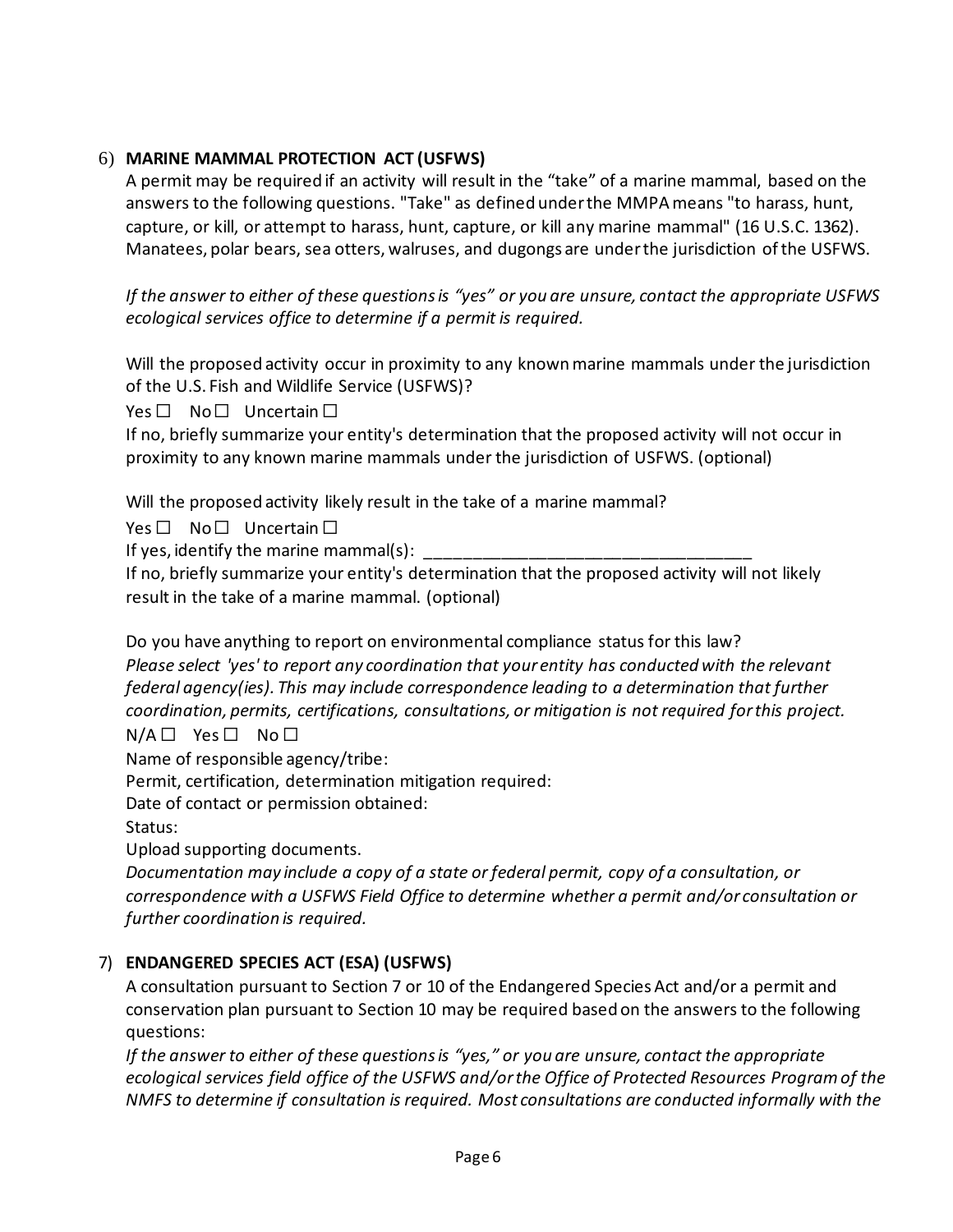*federal agency or a designated non‐federal representative.* 

Will the proposed activity occur in proximity to threatened or endangered species or critical habitat as defined by the ESA and under the jurisdiction of the USFWS?

Yes □ No □ Uncertain □

If no, briefly summarize your entity's determination that the proposed activity will not occur in proximity to threatened or endangered species or critical habitat as defined by the ESA and under the jurisdiction of USFWS. (optional)

Will the proposed activity potentially affect threatened or endangered species or critical habitat as defined by the ESA and under the jurisdiction of the USFWS?

Yes □ No □ Uncertain □

If yes, list the species: \_\_\_\_\_

Do you have anything to report on environmental compliance status for this law? *Please select 'yes' to report any coordination that your entity has conducted with the relevant federal agency(ies). This may include correspondence leading to a determination that further coordination, permits, certifications, consultations, or mitigation is not required for this project.*

 $N/A \Box$  Yes  $\Box$  No  $\Box$ 

Name of responsible agency/tribe:

Permit, certification, determination mitigation required:

Date of contact or permission obtained:

Status:

Upload supporting documents.

*Documentation may include a copy of a consultation pursuant to Section 7 of the ESA and/or a copy of a Section 10 permit and conservation plan. Documentation may include correspondence with the appropriate USFWS Field Office to determine if consultation is required.*

### 8) **ENDANGERED SPECIES ACT (NMFS)**

A consultation pursuant to Section 10 of the Endangered Species Act and/or a permit and conservation plan pursuant to Section 10 may be required based on the answers to the following questions:

*If the answer to either of these questions is "yes," or you are unsure, contact the Office of Protected Resources Program of NMFS to determine if consultation is required. Most consultations are conducted informally with the federal agency or a designated non‐federal representative.* 

Will the proposed activity occur in proximity to threatened or endangered species or critical habitat as defined by the ESA and under the jurisdiction of the NMFS?

# Yes □ No □ Uncertain □

If no, briefly summarize your entity's determination that the proposed activity will not occur in proximity to threatened or endangered species or critical habitat as defined by the ESA and under the jurisdiction of NMFS. (optional)

Will the proposed activity potentially affect threatened or endangered species or critical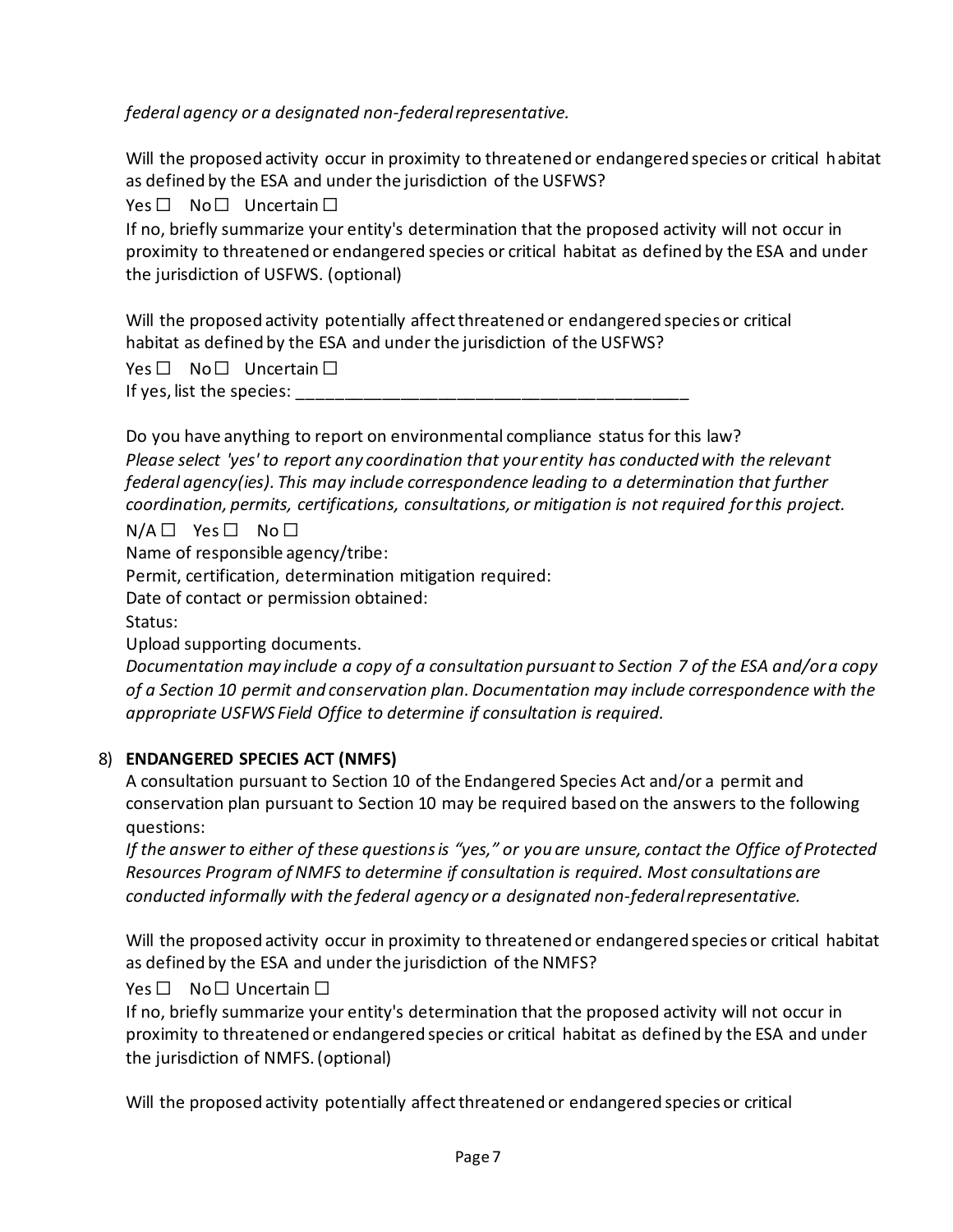habitat as defined by the ESA and under the jurisdiction of the NMFS?

Yes □ No □ Uncertain □

If yes, list the species:

If no, briefly summarize your entity's determination that the proposed activity will not occur in proximity to threatened or endangered species or critical habitat as defined by the ESA and under the jurisdiction of NMFS. (optional)

Do you have anything to report on environmental compliance status for this law? *Please select 'yes' to report any coordination that your entity has conducted with the relevant federal agency(ies). This may include correspondence leading to a determination that further coordination, permits, certifications, consultations, or mitigation is not required for this project.*

N/A □ Yes □ No □

Name of responsible agency/tribe:

Permit, certification, determination mitigation required:

Date of contact or permission obtained:

Status:

Upload supporting documents.

*Documentation may include a copy of a consultation pursuant to Section 7 of the ESA and/or a copy of a permit and conservation plan pursuant to Section 10. Documentation may include correspondence with the appropriate NMFS Office to determine if consultation is required.*

## 9) **COASTAL BARRIER RESOURCES ACT (CBRA)**

Federal funding may be prohibited for projects that occur on certain designated coastal barriers, based on the answer to the following question:

Is the proposed activity located in or adjacent to a unit of the Coastal Barrier Resources System (CBRS)?

*If yes, the federal funding for the activity may be prohibited. Treasury may be required to make a determination regarding CBRA compliance. If the answer to this question is "yes," contact the appropriate USFWS ecological services office for further guidance. If yes, the federal funding for the activity may be prohibited.*

# Yes □ No □

If yes, indicate the CBRS unit(s):

If no, briefly summarize your entity's determination that the proposed activity is not located in or adjacent to a unit of the CBRS. (optional)

Do you have anything to report on environmental compliance status for this law? *Please select 'yes' to report any coordination that your entity has conducted with the relevant federal agency(ies). This may include correspondence leading to a determination that further coordination, permits, certifications, consultations, or mitigation is not required for this project.*

 $N/A \Box$  Yes  $\Box$  No  $\Box$ 

Name of responsible agency/tribe:

Permit, certification, determination mitigation required: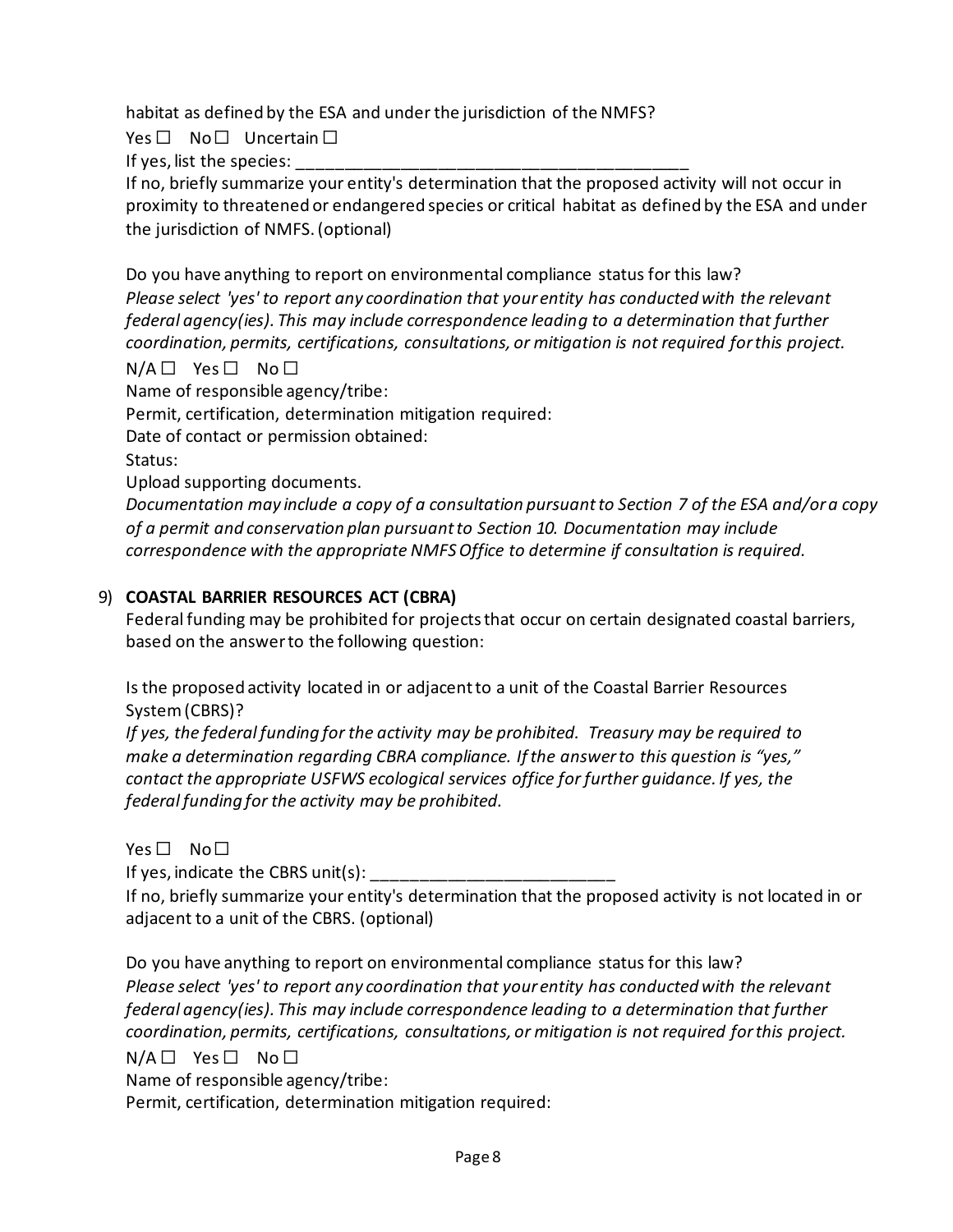Date of contact or permission obtained:

Status:

Upload supporting documents.

*Documentation may include a copy of an exception to meeting CBRA, correspondence with the appropriate USFWS Field Office, and/or a CBRS Mapper image that demonstrates the project is not located in or adjacent to a unit of CBRA.*

# 10) **MIGRATORY BIRD TREATY ACT**

The migratory bird species protected by the Act are listed in 50 C.F.R. 10.13. A consultation with USFWS may be required based on the answers to the following question:

Will the proposed activity affect any migratory bird species protected by the Migratory Bird Treaty Act?

Yes □ No □ Uncertain □

*If the answer is "yes" or you are unsure, contact the appropriate ecological services field office of the USFWS. More information can be found at FWS Migratory Bird Treaty Act. A consultation and/or permit from the USFWS may be required.*

If yes, list the migratory bird species:

If no, briefly summarize your entity's determination that the proposed activity will not affect any migratory bird species protected by the Migratory Bird Treaty Act. (optional)

Do you have anything to report on environmental compliance status for this law? *Please select 'yes' to report any coordination that your entity has conducted with the relevant federal agency(ies). This may include correspondence leading to a determination that further coordination, permits, certifications, consultations, or mitigation is not required for this project.*

 $N/A \Box$  Yes  $\Box$  No  $\Box$ 

Name of responsible agency/tribe:

Permit, certification, determination mitigation required:

Date of contact or permission obtained:

Status:

Upload supporting documents.

*Documentation may include a copy of a permit, a copy of a consultation, or correspondence with the appropriate USFWS Field Office to determine whether a permit, and/or consultation or further coordination is required.*

# 11) **BALD AND GOLDEN EAGLE PROTECTION ACT**

A permit may be required based on the answers to the following questions:

Will the proposed activity affect any bald or golden eagles protected by the Bald and Golden Eagle Protection Act?

Yes □ No □ Uncertain □

If no, briefly summarize your entity's determination that the proposed activity will not affect any bald or golden eagles protected by the Bald and Golden Eagle Protection Act. (optional)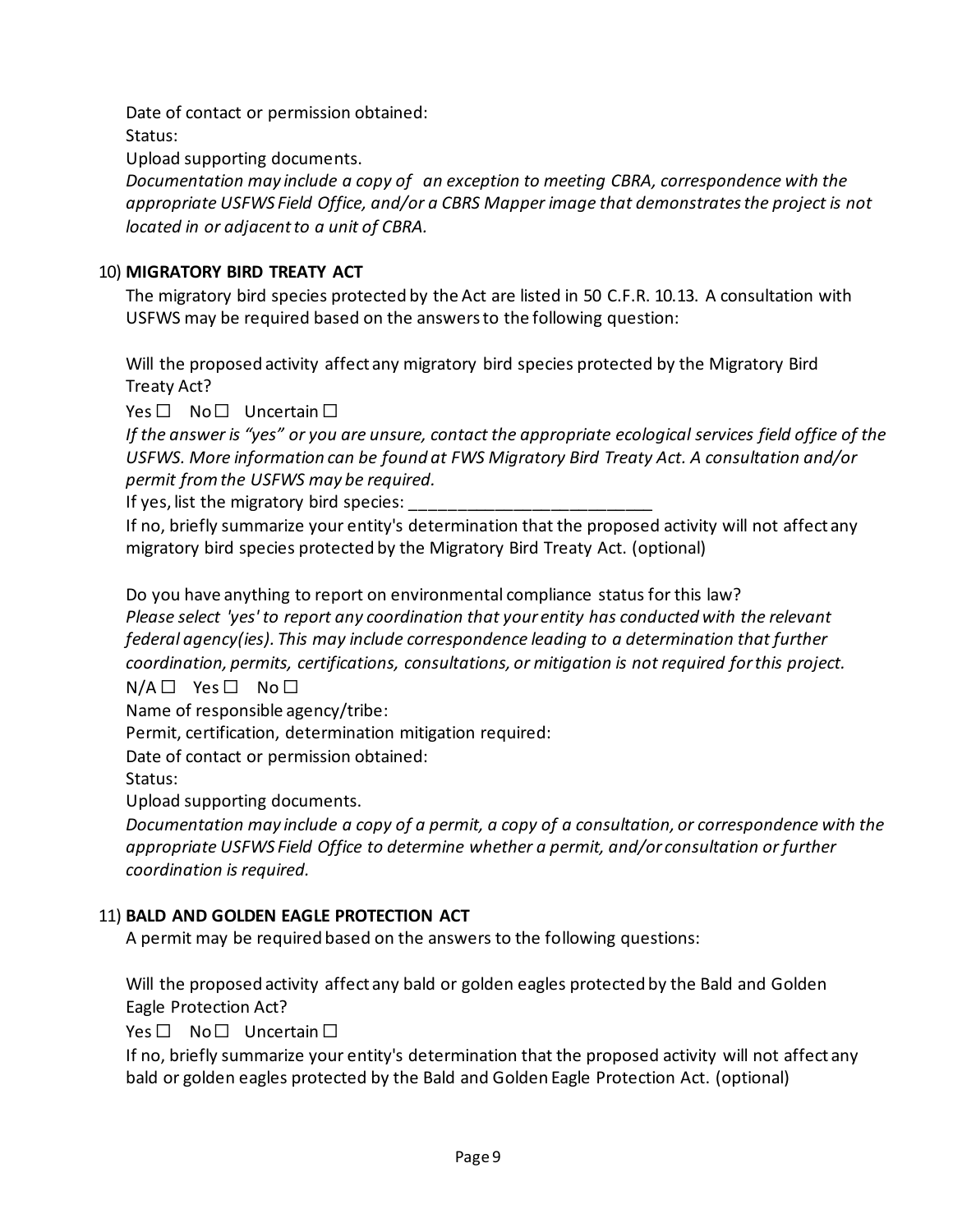Do you have anything to report on environmental compliance status for this law? *Please select 'yes' to report any coordination that your entity has conducted with the relevant federal agency(ies). This may include correspondence leading to a determination that further coordination, permits, certifications, consultations, or mitigation is not required for this project.*  $N/A \Box$  Yes  $\Box$  No  $\Box$ Name of responsible agency/tribe: Permit, certification, determination mitigation required:

Date of contact or permission obtained:

Status:

Upload supporting documents.

*Documentation may include a copy of a permit, a copy of a consultation, or correspondence with the appropriate USFWS Field Office to determine whether a permit, and/or consultation or further coordination is required.*

# 12) **WILD AND SCENIC RIVER ACT**

There are designated Wild and Scenic rivers in the Gulf Coast States and the Act may apply based on the answer to the following question:

Is the proposed activity located on a designated Wild and Scenic River? *If the answer to this question is "yes," contact the appropriate USFWS ecological services office for further guidance.*

Yes □ No □ If yes, list the river:  $\blacksquare$ 

Will the proposed activity located on a designated Wild and Scenic River harm the free-flowing condition, water quality, or outstanding resource values of the river?

Yes □ No □

*If yes, the activity may be prohibited. Contact the USFWS.*

Do you have anything to report on environmental compliance status for this law? *Please select 'yes' to report any coordination that your entity has conducted with the relevant federal agency(ies). This may include correspondence leading to a determination that further coordination, permits, certifications, consultations, or mitigation is not required for this project.*  $N/A \Box$  Yes  $\Box$  No  $\Box$ 

Name of responsible agency/tribe:

Permit, certification, determination mitigation required:

Date of contact or permission obtained:

Status:

Upload supporting documents.

*Documentation may include correspondence with the appropriate USFWS ecological service office for further guidance and any necessary mitigation requirements.*

### 13) **NATIONAL HISTORIC PRESERVATION ACT (NHPA) AND THE ARCHAEOLOGICAL AND HISTORIC PRESERVATION ACT (AHPA)**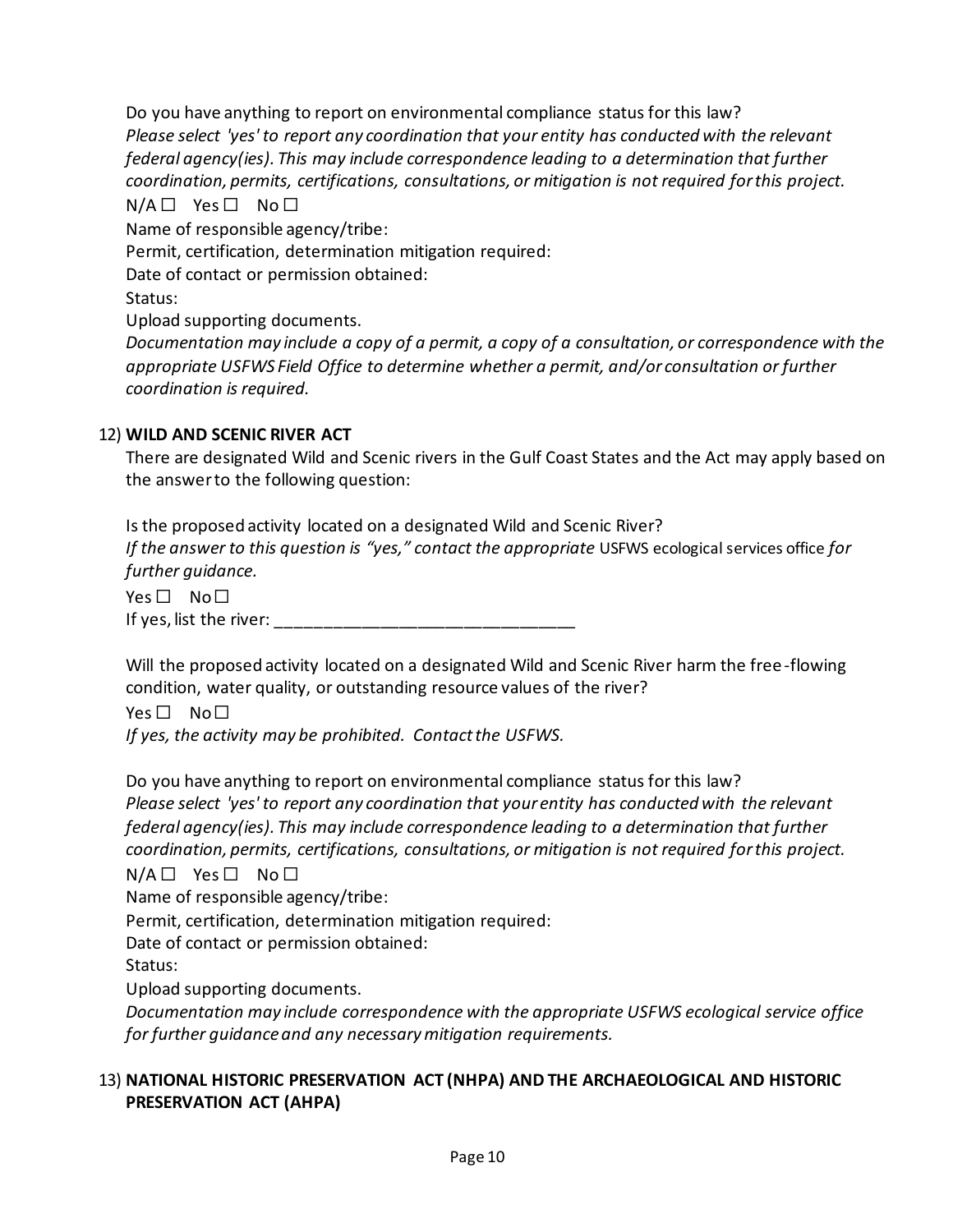*If the answer to this question is "yes," or you are unsure, contact your state historic preservation office for further guidance concerning compliance requirements.*

Will the proposed activity occur either near property listed or eligible for listing in the National Register of Historic Places or near property otherwise protected by section 106 of the NHPA or a similar State Preservation Act?

Yes □ No □ Uncertain □

If no, briefly summarize your entity's determination that the proposed activity will not occur near property listed or eligible for listing in the National Register of Historic Places or near property otherwise protected by section 106 of the NHPA or a similar State Preservation Act. (optional)

Will the proposed activity adversely affect either a property listed or eligible for listing in the National Register of Historic Places or near property otherwise protected by section 106 of the NHPA or a similar State Preservation Act?

Yes □ No□ Uncertain □

*If yes, the activity may be prohibited or require mitigation from the State Historic Preservation Officer or Tribal Historic Preservation Officer.*

Do you have anything to report on environmental compliance status for this law? *Please select 'yes' to report any coordination that your entity has conducted with the relevant federal agency(ies). This may include correspondence leading to a determination that further coordination, permits, certifications, consultations, or mitigation is not required for this project.* N/A □ Yes □ No □

Name of responsible agency/tribe:

Permit, certification, determination mitigation required:

Date of contact or permission obtained:

Status:

Upload supporting documents.

*Documentation may include a description of special conditions required on the project, or correspondence with the appropriate state historic preservation office or tribal historic preservation office for further guidance concerning any compliance requirements.*

# 14) **RIVERS and HARBORS ACT - SECTION 10 (and SECTION 408 if applicable)**

A permit may be required from the USACE based on the answer to the following question:

Will the proposed activity involve any work (including structures) that will occur in, over or under navigable waters of the United States?

Yes □ No □ Uncertain □

*In cases of use or alteration of a federal civil works project, a Section 408 consultation with the USACE may be required. If the answer to this question is "yes" or you are unsure, contact the Regulatory Program of the nearest District Office of the USACE for further guidance on Section 10 permits. If yes, a Section 10 permit may be required from the USACE.*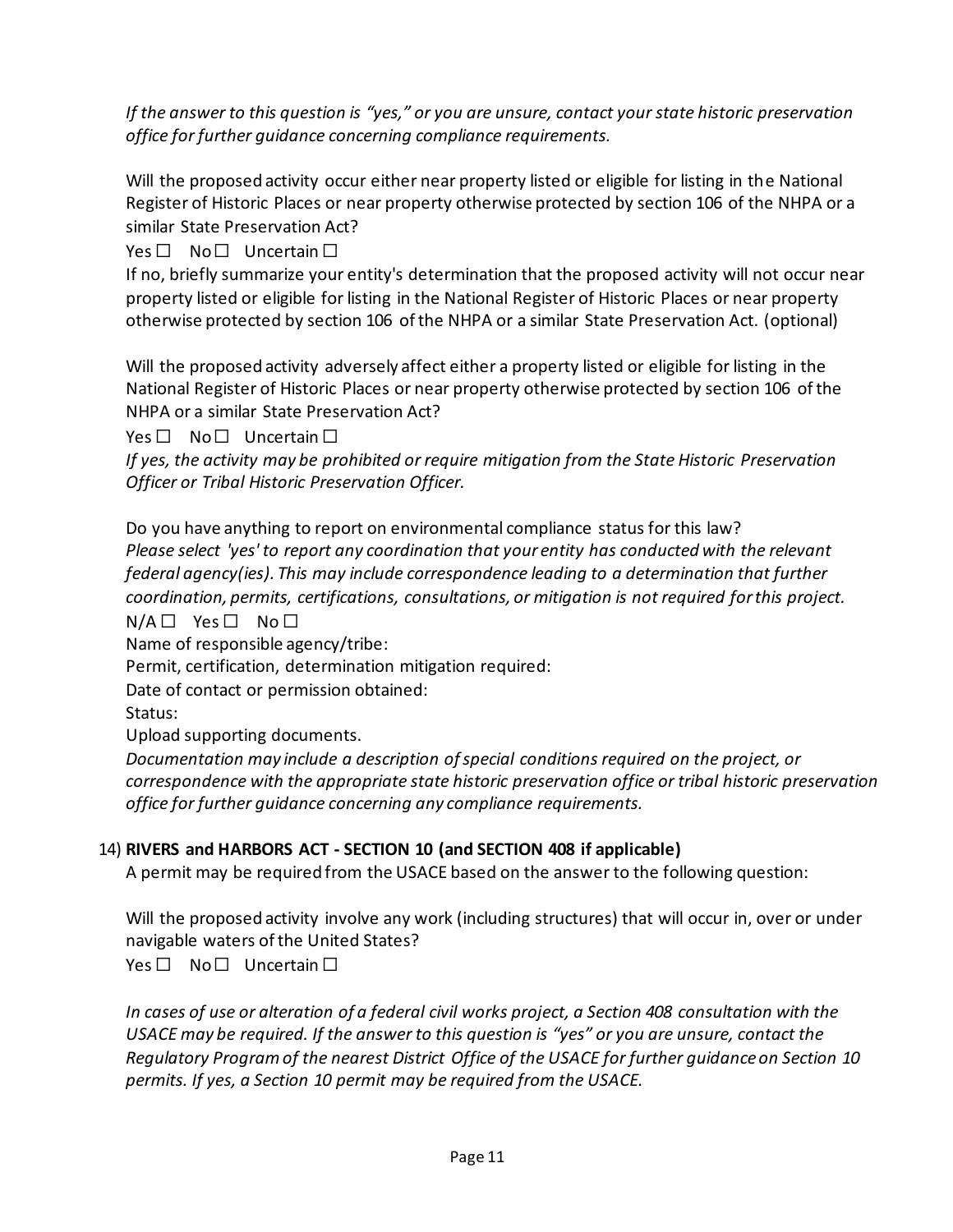If no, briefly summarize your entity's determination that the proposed activity will not occur in, over, or under navigable waters of the United States. (optional)

Do you have anything to report on environmental compliance status for this law? *Please select 'yes' to report any coordination that your entity has conducted with the relevant federal agency(ies). This may include correspondence leading to a determination that further coordination, permits, certifications, consultations, or mitigation is not required for this project.*

 $N/A \Box$  Yes  $\Box$  No  $\Box$ 

Name of responsible agency/tribe:

Permit, certification, determination mitigation required:

Date of contact or permission obtained:

Status:

Upload supporting documents.

*Documentation may include a copy of a Section 10 permit from USACE (standard individual permit, letter-of-permission, nationwide permit, or regional permit), a Section 408 consultation with USACE, or correspondence with USACE to determine whether a permit, and/or consultation or further coordination is needed.*

## 15) **CLEAN WATER ACT (CWA), SECTION 404**

A permit may be required based on the answer to the following question**:**

Will the proposed activity result in any discharge of dredge or fill material to the nation's waters or wetlands?

*If the answer to this question is "yes" or you are unsure, contact the Regulatory Program of the nearest District Office of the USACE for further guidance on Section 404 permits. If yes, a Section 404 permit may be required from the USACE.*

Yes □ No □ Uncertain □

If no, briefly summarize your entity's determination that the proposed activity will not result in any discharge of dredge or fill material in the Nation's waters or wetlands. (optional)

Do you have anything to report on environmental compliance status for this law? *Please select 'yes' to report any coordination that your entity has conducted with the relevant federal agency(ies). This may include correspondence leading to a determination that further coordination, permits, certifications, consultations, or mitigation is not required for this project.*

 $N/A \Box$  Yes  $\Box$  No  $\Box$ 

Name of responsible agency/tribe:

Permit, certification, determination mitigation required:

Date of contact or permission obtained:

Status:

Upload supporting documents.

*Documentation may include a copy of a CWA Section 404 permit from USACE or delegated state agency, or evidence of exemption from permit requirements. Documentation may include correspondence with USACE or delegated state agency to determine whether a permit or further*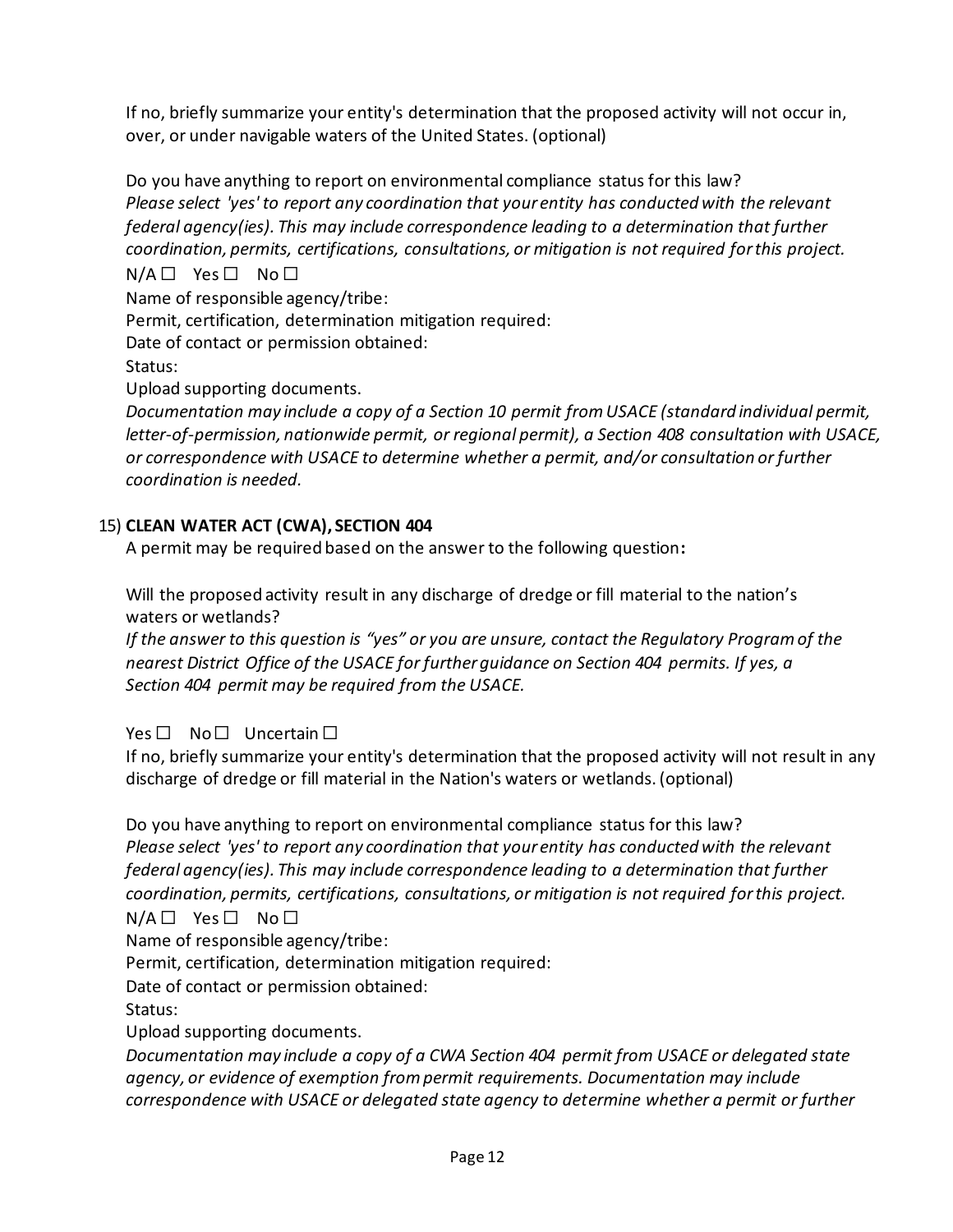*coordination is needed.*

### 16) **CLEAN WATER ACT (CWA), SECTIONS 401 and 402**

A National Pollution Discharge Elimination System (NPDES) permit may be required based on the answer to the following question:

Will the proposed activity result in any discharge of a pollutant to the nation's waters or wetlands? Yes □ No □ Uncertain □

*If yes, a Section 401 Water Quality Certification and/or 402 National Pollutant Discharge Elimination System (NPDES) permit may be required from the Environmental Protection Agency (EPA) or a State or local agency authorized by EPA to administer the NPDES permitting program under State law. If the answer to this question is "yes," or you are unsure, contact your state water quality agency for additional guidance.* 

If no, briefly summarize your entity's determination that the proposed activity will not result in any discharge of pollutants to the Nation's waters or wetlands. (optional)

Do you have anything to report on environmental compliance status for this law? *Please select 'yes' to report any coordination that your entity has conducted with the relevant federal agency(ies). This may include correspondence leading to a determination that further coordination, permits, certifications, consultations, or mitigation is not required for this project.*

# $N/A \Box$  Yes  $\Box$  No  $\Box$

Name of responsible agency/tribe:

Permit, certification, determination mitigation required:

Date of contact or permission obtained:

Status:

Upload supporting documents.

*Documentation may include a copy of a CWA Water Quality Certification (Section 401) or a copy of a National Pollution Discharge Elimination System (NPDES) permit for discharges. Documentation may include correspondence with the relevant state water quality agency with guidance concerning any Section 401 or NPDES requirements.*

# 17) **MARINE PROTECTION, RESEARCH, AND SANCTUARIES ACT (MPRSA)**

A permit may be required based on the answer to the following question:

Does the proposed activity involve the transportation of materials from the US for the purpose of ocean dumping covered by the MPRSA?

Yes □ No□ Uncertain □

*If the answer to this question is "yes" or you are unsure, contact the Environmental Protection Agency's (EPA) Office of Wetlands, Oceans, and Watersheds/Oceans and Coastal Protection Division for further guidance.* 

Do you have anything to report on environmental compliance status for this law? *Please select 'yes' to report any coordination that your entity has conducted with the relevant federal agency(ies). This may include correspondence leading to a determination that further*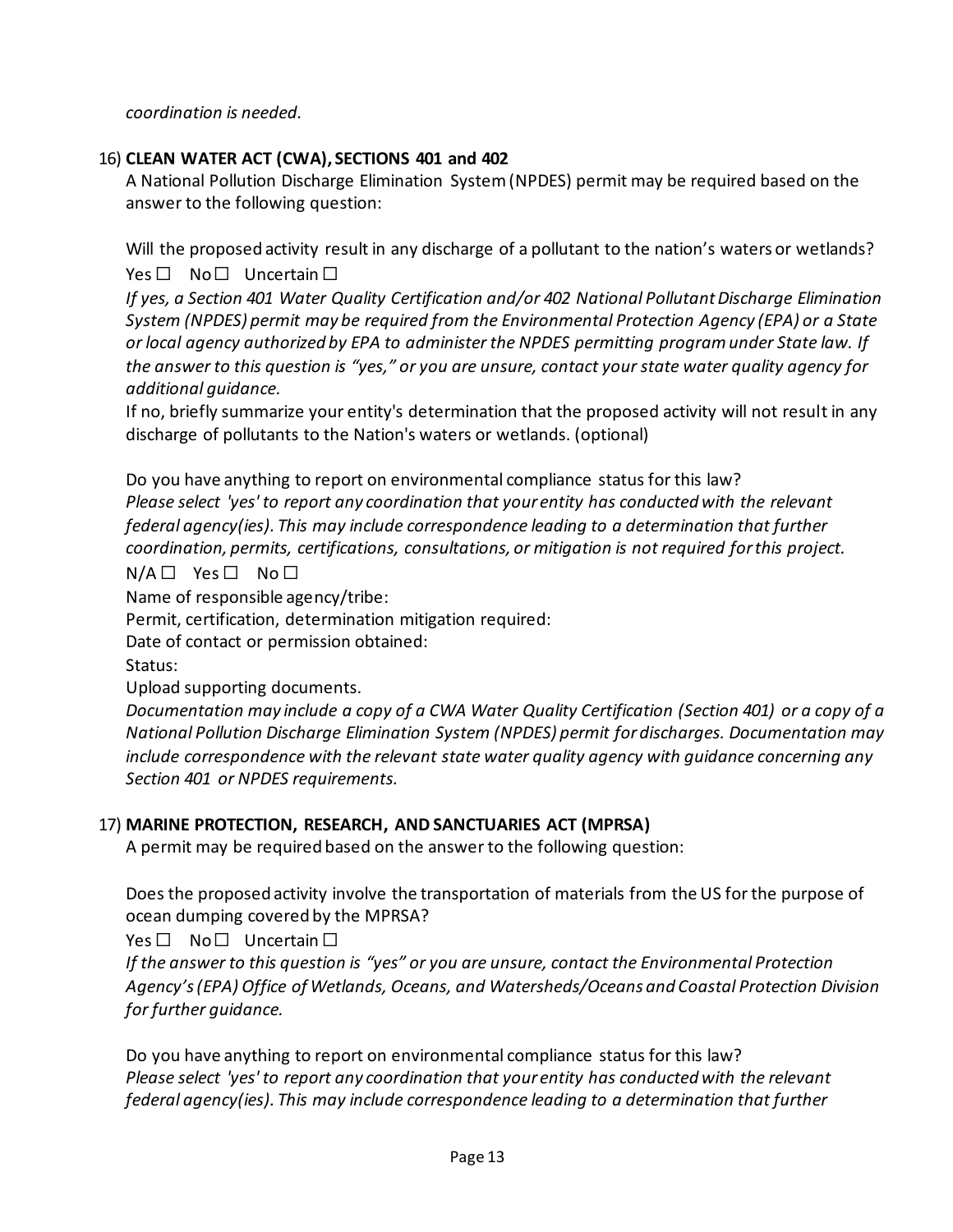*coordination, permits, certifications, consultations, or mitigation is not required for this project.*

 $N/A \Box$  Yes  $\Box$  No  $\Box$ Name of responsible agency/tribe: Permit, certification, determination mitigation required: Date of contact or permission obtained: Status: Upload supporting documents. *Documentation may include a copy of a state or federal permit, or correspondence with EPA to determine whether a permit and/or consultation or further coordination is required.*

### 18) **CLEAN AIR ACT (CAA)**

Special conditions may be required on projects that could affect air quality, based on the answer to the following question:

Will the proposed activity result in any emissions of pollutants to the air within a non-attainment area or maintenance area?

Yes □ No □ Uncertain □

*If the answer to this question is "yes" or you are unsure, contact the nearest state air quality agency for further guidance on determining conformity with the state implementation plan. If yes, the activity may require compliance with the CAA including obtaining a permit in some circumstances from EPA or a delegated state agency.*

Do you have anything to report on environmental compliance status for this law? *Please select 'yes' to report any coordination that your entity has conducted with the relevant federal agency(ies). This may include correspondence leading to a determination that further coordination, permits, certifications, consultations, or mitigation is not required for this project.*

 $N/A \Box$  Yes  $\Box$  No  $\Box$ 

Name of responsible agency/tribe:

Permit, certification, determination mitigation required:

Date of contact or permission obtained:

Status:

Upload supporting documents.

*Documentation may include a copy of a CAA permit from EPA or a delegated state agency, or correspondence with the EPA or delegated state agency to determine conformity with the relevant state implementation plan.*

#### 19) **RESOURCE CONSERVATION AND RECOVERY ACT (RCRA)**

A RCRA permit may be required from the EPA or designated state agency based on the answer to the following question:

Will the proposed activity include the treatment, storage, or disposal of hazardous waste or involve underground storage tanks?

Yes □ No □ Uncertain □

*If the answer to this question is "yes" or you are unsure, contact the nearest RCRA Regional Office of*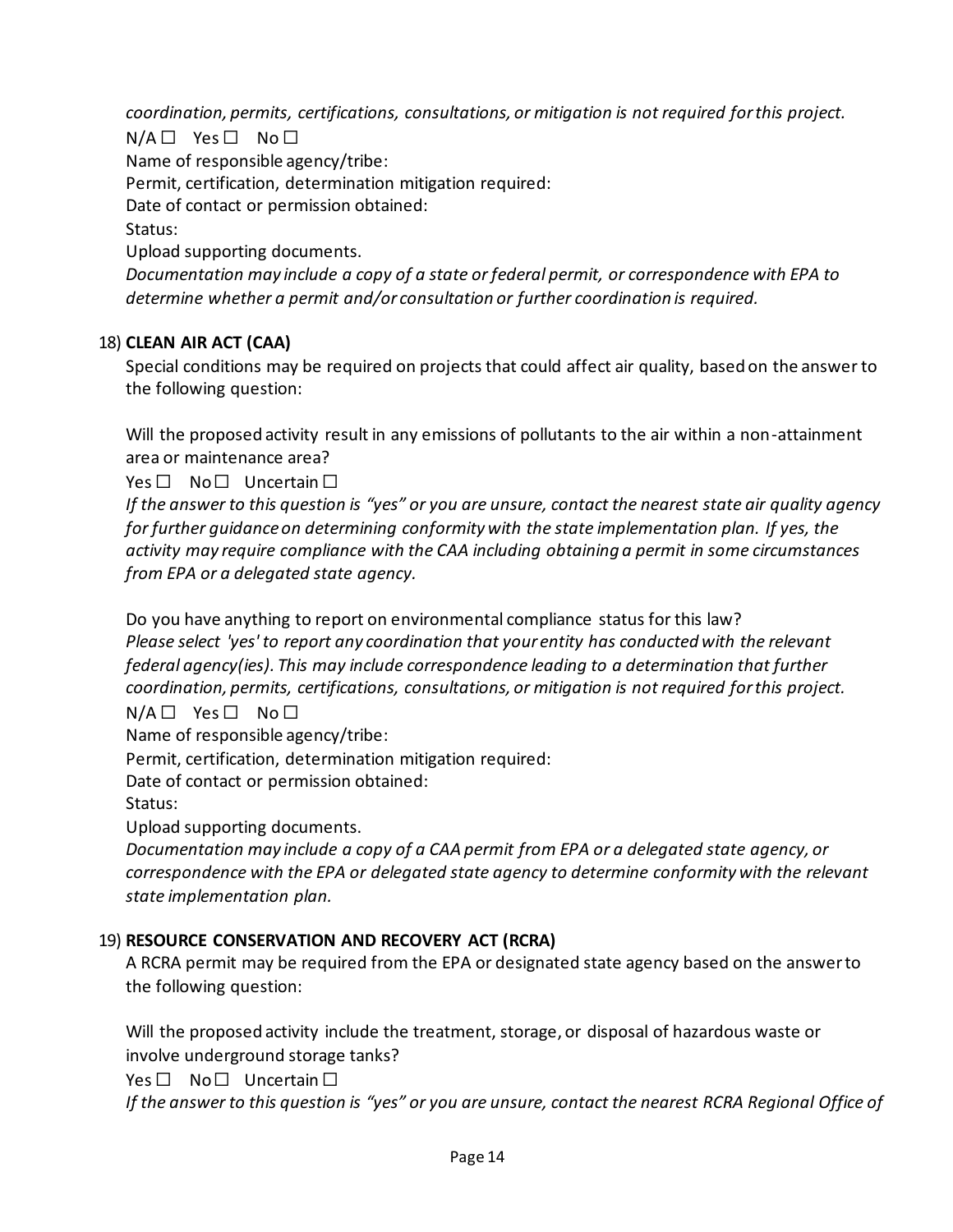*the EPA or state authorized agency for further guidance on RCRA compliance. If yes, RCRA hazardous waste storage tank requirements may apply.*

Do you have anything to report on environmental compliance status for this law? *Please select 'yes' to report any coordination that your entity has conducted with the relevant federal agency(ies). This may include correspondence leading to a determination that further coordination, permits, certifications, consultations, or mitigation is not required for this project.*  $N/A \Box$  Yes  $\Box$  No  $\Box$ Name of responsible agency/tribe: Permit, certification, determination mitigation required: Date of contact or permission obtained: Status: Upload supporting documents. *Documentation may include a copy of a permit, or correspondence from EPA or authorized state agency with further guidance on RCRA compliance.*

# 20) **COMPREHENSIVE ENVIRONMENTAL RESPONSE, COMPENSATION, AND LIABILITY ACT (CERCLA)**

Special provisions and requirements may apply based on the answer to the following question:

Will the proposed activity involve a Superfund site?

Yes □ No□ Uncertain □

*If the answer to this question is "yes" or you are unsure, contact the nearest Regional Office of the EPA for further guidance on CERCLA requirements. If yes, the activity requires coordination with EPA.*

Do you have anything to report on environmental compliance status for this law? *Please select 'yes' to report any coordination that your entity has conducted with the relevant federal agency(ies). This may include correspondence leading to a determination that further coordination, permits, certifications, consultations, or mitigation is not required for this project.*

#### $N/A \Box$  Yes  $\Box$  No  $\Box$

Name of responsible agency/tribe:

Permit, certification, determination mitigation required:

Date of contact or permission obtained:

Status:

Upload supporting documents.

*Documentation may include a copy of a permit, or correspondence from EPA or authorized state agency with further guidance on CERCLA compliance, including any special provisions and requirements that may apply.*

### 21) **SAFE DRINKING WATER ACT (SDWA)**

A permit may be required if the proposed activity will involve underground injection which may impact drinking water sources and based on the answer to the following question:

Will the proposed activity involve underground injection, which may impact drinking water sources?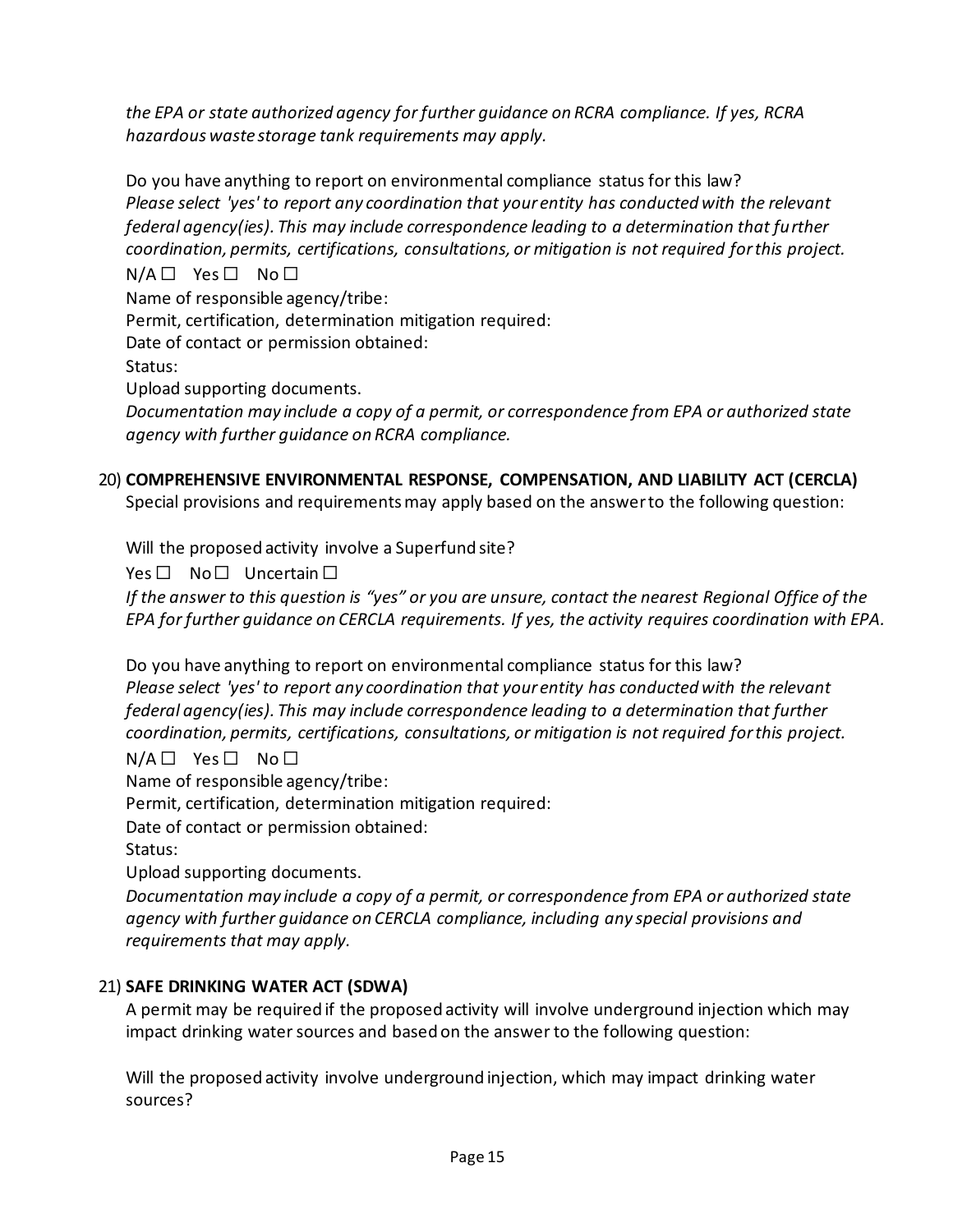Yes □ No □ Uncertain □

*If yes, a SDWA permit may be required from EPA or a state with an EPA-approved primacy program.*

Do you have anything to report on environmental compliance status for this law? *Please select 'yes' to report any coordination that your entity has conducted with the relevant federal agency(ies). This may include correspondence leading to a determination that further coordination, permits, certifications, consultations, or mitigation is not required for this project.*  $N/A \Box$  Yes  $\Box$  No  $\Box$ 

Name of responsible agency/tribe:

Permit, certification, determination mitigation required:

Date of contact or permission obtained:

Status:

Upload supporting documents.

*Documentation may include a copy of a permit, or correspondence from EPA or state drinking water or underground injection control program with further guidance on SDWA compliance, including any special provisions and requirements that may apply.*

## 22) **FARMLAND PROTECTION POLICY ACT (FPPA)**

Will the proposed activity irreversibly convert farmland (directly or indirectly) to nonagricultural use?

Yes □ No□

*If yes, the project may be subject to U.S. Department of Agriculture FPPA requirements.*

Do you have anything to report on environmental compliance status for this law? *Please select 'yes' to report any coordination that your entity has conducted with the relevant federal agency(ies). This may include correspondence leading to a determination that further coordination, permits, certifications, consultations, or mitigation is not required for this project.*

 $N/A \Box$  Yes  $\Box$  No  $\Box$ 

Name of responsible agency/tribe:

Permit, certification, determination mitigation required:

Date of contact or permission obtained:

Status:

Upload supporting documents.

*Documentation may include a correspondence with the local office of the Natural Resources Conservation Service with further guidance on FPPA requirements and any applicable permits or mitigation steps.*

### 23) **FLOOD DISASTER PROTECTION ACT OF 1973**

Is the proposed activity located in a Special Flood Hazard Area on a National Flood Insurance Program map?

Yes □ No □ Uncertain □

*If yes, the purchase of Federal Flood Insurance may be required.*

Do you have anything to report on environmental compliance status for this law?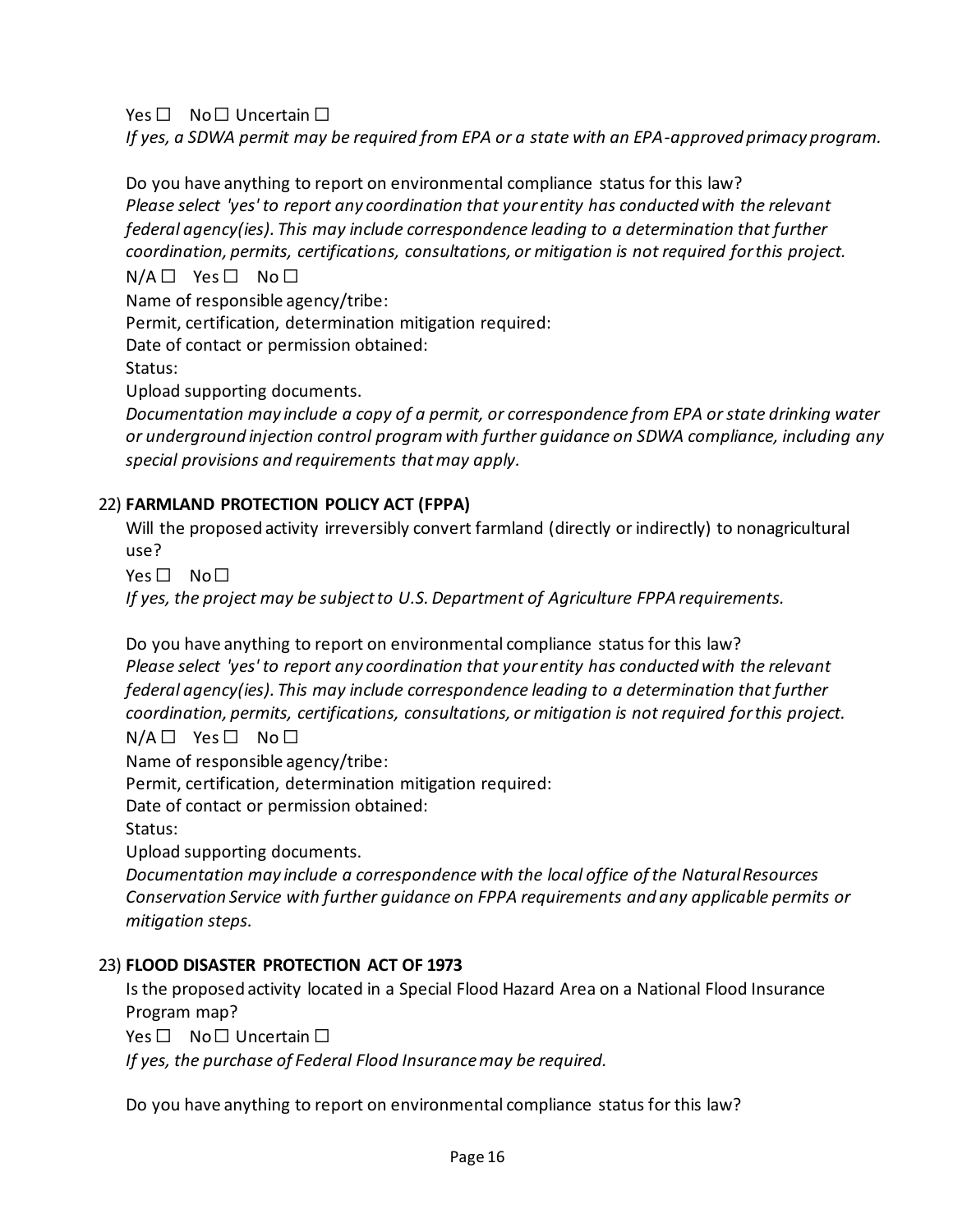*Please select 'yes' to report any coordination that your entity has conducted with the relevant federal agency(ies). This may include correspondence leading to a determination that further coordination, permits, certifications, consultations, or mitigation is not required for this project.*

 $N/A \Box$  Yes  $\Box$  No  $\Box$ 

Name of responsible agency/tribe:

Permit, certification, determination mitigation required:

Date of contact or permission obtained:

Status:

Upload supporting documents.

*Documentation may include a map image that demonstrates the project is not located in a Special Flood Hazard Area on a NFIP map. Documentation may include a record of the eight-step process to be followed for projects that may have potential impacts to or within floodplains, or correspondence with the nearest Regional Office of FEMA with further guidance.*

## 24) **E.O. 11988 and E.O. 12148 – FLOOD MANAGEMENT**

Is the proposed activity located in a Special Flood Hazard Area on a National Flood Insurance Program map?

Yes □ No □ Uncertain □

*If yes, a public notice may be required.*

Do you have anything to report on environmental compliance status for this law? *Please select 'yes' to report any coordination that your entity has conducted with the relevant federal agency(ies). This may include correspondence leading to a determination that further coordination, permits, certifications, consultations, or mitigation is not required for this project.*

 $N/A \Box$  Yes  $\Box$  No  $\Box$ 

Name of responsible agency/tribe:

Permit, certification, determination mitigation required:

Date of contact or permission obtained:

Status:

Upload supporting documents.

*Documentation may include a map image that demonstrates the project is not located in a Special Flood Hazard Area on a NFIP map. Documentation may include a record of the eight-step process to be followed for projects that may have potential impacts to or within floodplains, or correspondence with the nearest Regional Office of FEMA with further guidance.*

### 25) **E.O 11990 and E.O 12608 – WETLAND PROTECTION**

Is any portion of the project proposing a new construction activity in wetlands?

Yes □ No □ Uncertain □

*If yes, action to minimize the destruction, loss or degradation of wetlands, and to preserve and enhance the natural and beneficial values of wetlands may be required.*

If no, briefly summarize your entity's determination that the project is not proposing a new construction activity in wetlands. (optional)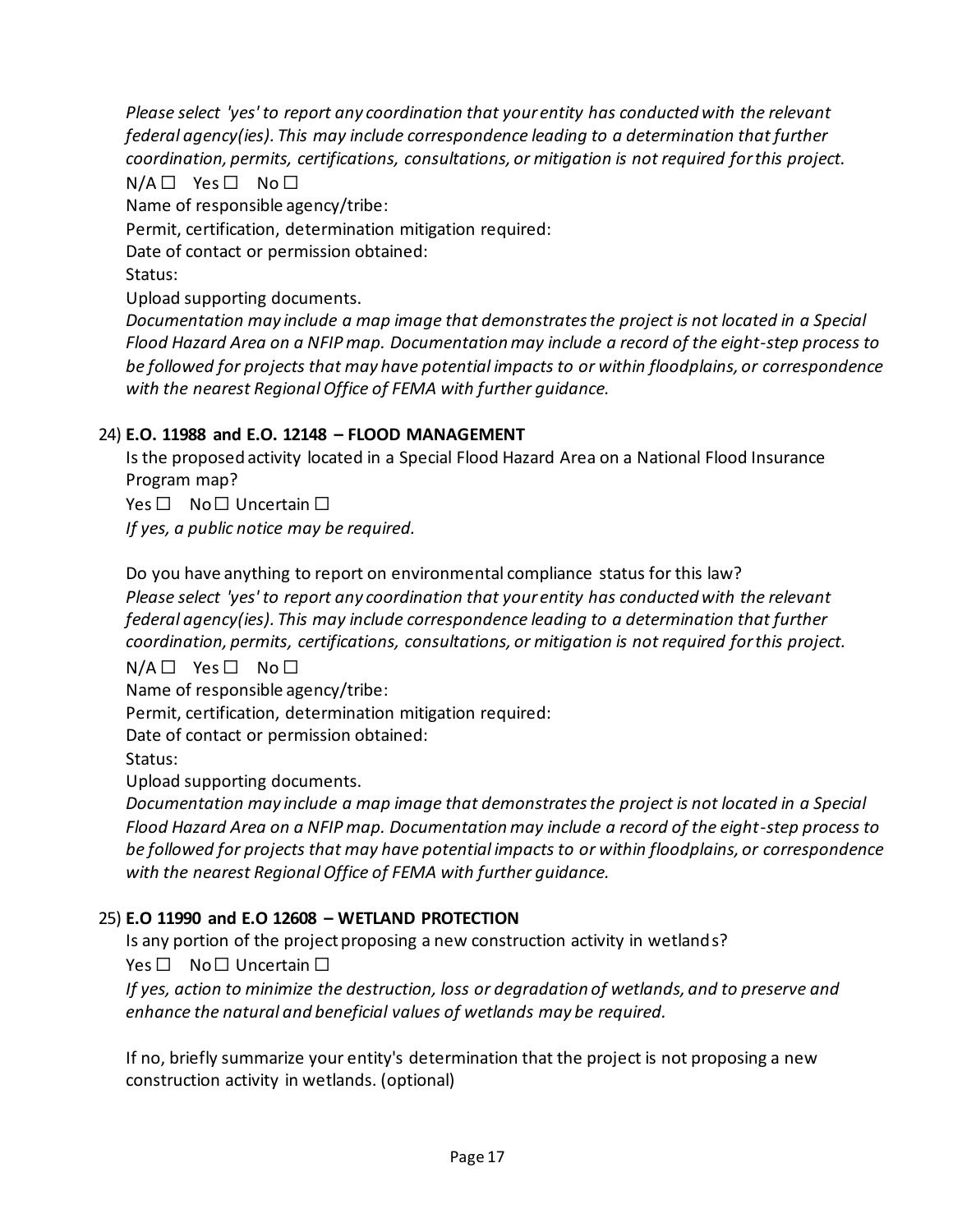Do you have anything to report on environmental compliance status for this law? *Please select 'yes' to report any coordination that your entity has conducted with the relevant federal agency(ies). This may include correspondence leading to a determination that further coordination, permits, certifications, consultations, or mitigation is not required for this project.*  $N/A \Box$  Yes  $\Box$  No  $\Box$ 

Name of responsible agency/tribe:

Permit, certification, determination mitigation required:

Date of contact or permission obtained:

Status:

Upload supporting documents.

*Documentation may include a determination that there is no practicable alternative to the construction, and/or the proposed action includes all practicable measures to minimize harm to wetlands. Documentation may include correspondence with the appropriate USFWS Field Office to determine whether consultation or further coordination is necessary. Documentation may include a Wetlands Mapper image depicting the project location and proximity to wetlands.*

## 26) **E.O. 12898 ENVIRONMENTAL JUSTICE**

Will the proposed activity have disproportionately high and adverse human health or environmental effects on minority or low‐income populations?

Yes □ No □ Uncertain □

*If yes, the activity may require mitigation.*

Do you have anything to report on environmental compliance status for this law? *Please select 'yes' to report any coordination that your entity has conducted with the relevant federal agency(ies). This may include correspondence leading to a determination that further coordination, permits, certifications, consultations, or mitigation is not required for this project.*

 $N/A \Box$  Yes  $\Box$  No  $\Box$ 

Name of responsible agency/tribe:

Permit, certification, determination mitigation required:

Date of contact or permission obtained:

Status:

Upload supporting documents.

*Documentation may include further guidance from the Council on Environmental Quality regarding the incorporation of EJ into environmental reviews.*

### 27) **E.O. 13089 – CORAL REEF PROTECTION**

Will the proposed activity involve a coral reef ecosystem or National Marine Sanctuary? Yes □ No□

*If yes, the activity should not degrade the condition of coral reef ecosystems.*

Do you have anything to report on environmental compliance status for this law? *Please select 'yes' to report any coordination that your entity has conducted with the relevant federal agency(ies). This may include correspondence leading to a determination that further coordination, permits, certifications, consultations, or mitigation is not required for this project.*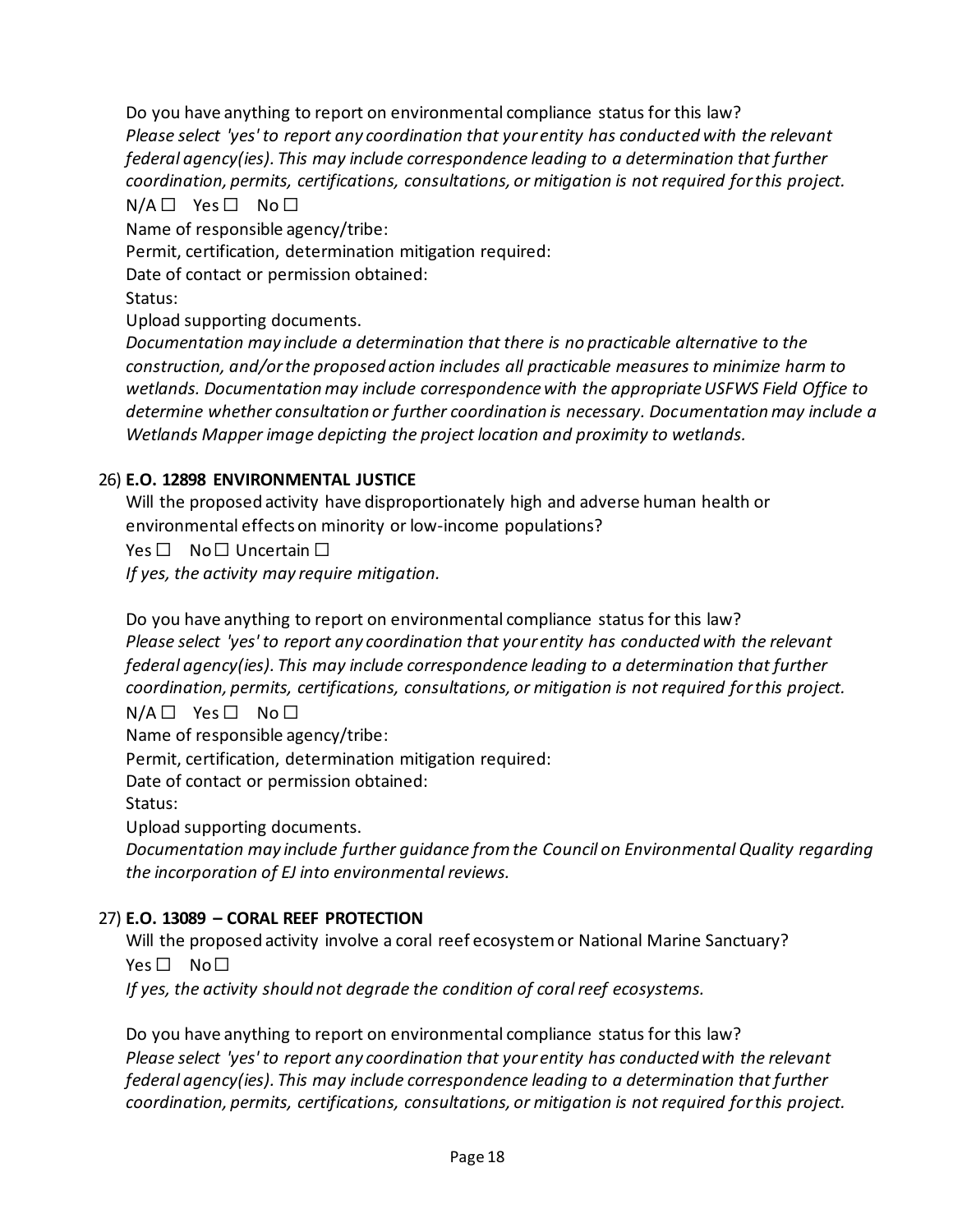# $N/A \Box$  Yes  $\Box$  No  $\Box$

Name of responsible agency/tribe:

Permit, certification, determination mitigation required:

Date of contact or permission obtained:

Status:

Upload supporting documents.

*Documentation may include a copy of a permit, or correspondence with NOAA Coral Reef Program to determine with a permit, and/or consultation or further coordination is required.*

## 28) **E.O. 13112 – INVASIVE SPECIES**

Will the proposed activity have the potential to introduce or cause the spread of an invasive species?

 $Yes \Box No \Box Uncertain \Box$ 

*If yes, action to prevent the introduction of invasive species may be required.* 

Do you have anything to report on environmental compliance status for this law? *Please select 'yes' to report any coordination that your entity has conducted with the relevant federal agency(ies). This may include correspondence leading to a determination that further coordination, permits, certifications, consultations, or mitigation is not required for this project.*

 $N/A \Box$  Yes  $\Box$  No  $\Box$ 

Name of responsible agency/tribe:

Permit, certification, determination mitigation required:

Date of contact or permission obtained:

Status:

Upload supporting documents.

*Documentation may include a description of actions necessary to prevent the introduction of invasive species, or correspondence with the USDA to determine whether further coordination or guidance is required.*

### 29) **E.O. 13186 – RESPONSIBILITIES OF FEDERAL AGENCIES TO PROTECT MIGRATORY BIRDS**

Is the proposed activity likely to occur during a time of the year when migrating birds are in the vicinity?

Yes □ No □ Uncertain □

*If yes, the activity may be prohibited or require mitigation from the USFWS.*

Do you have anything to report on environmental compliance status for this law? *Please select 'yes' to report any coordination that your entity has conducted with the relevant federal agency(ies). This may include correspondence leading to a determination that further coordination, permits, certifications, consultations, or mitigation is not required for this project.*

 $N/A \Box$  Yes  $\Box$  No  $\Box$ 

Name of responsible agency/tribe:

Permit, certification, determination mitigation required:

Date of contact or permission obtained:

Status: